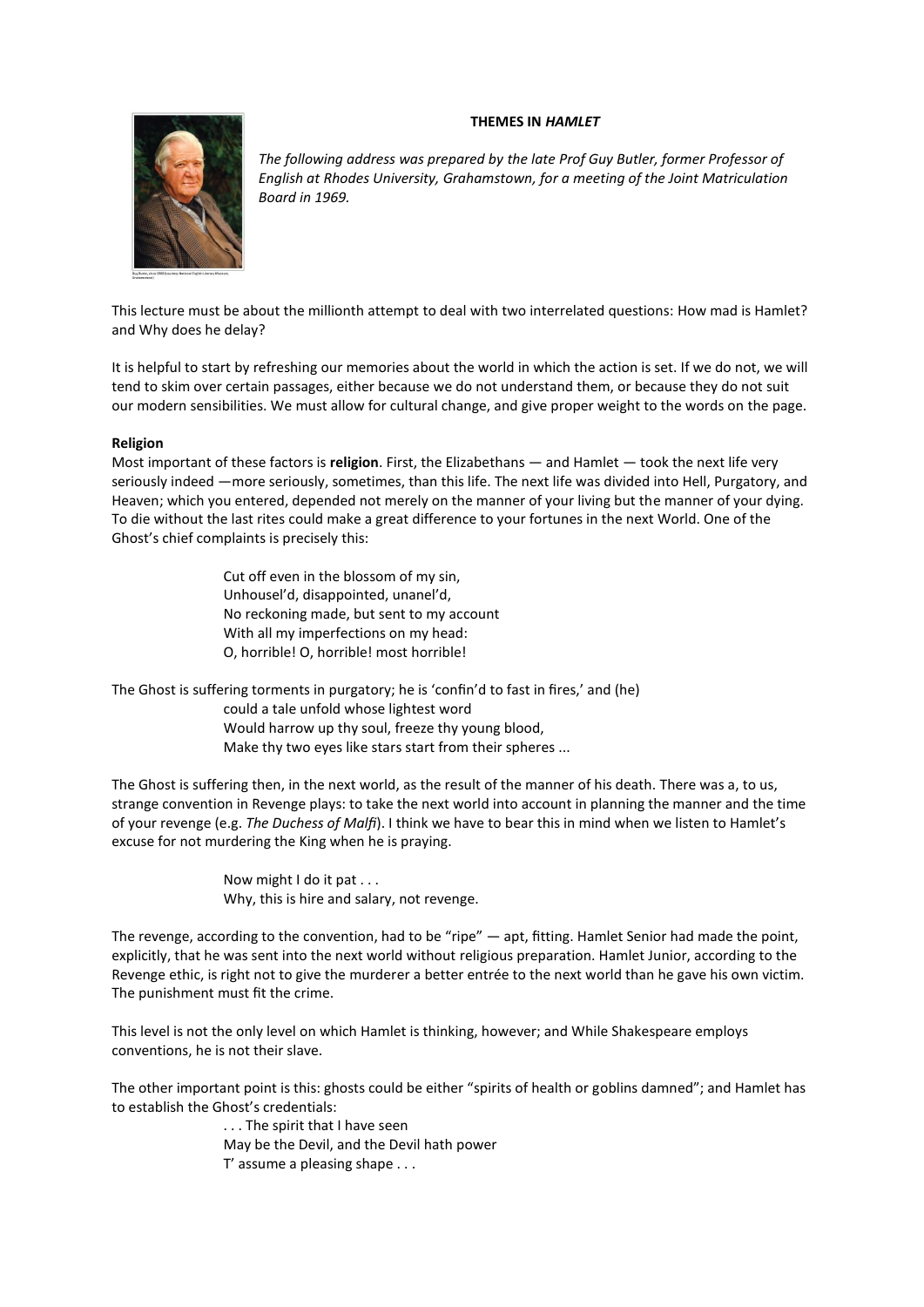It is important to note that he comes across Claudius at prayer **after** he has established the Ghost's credentials, i.e. after he knows who is responsible for his father's death and his suffering in purgatory.

That he does not kill Claudius While the latter is at prayer is, of course, ironical, as the prayer is, in fact, hollow, and has no 'relish of salvation' in it. The reasons he gives for not doing so are those of a conventional revenger. Perhaps the point of 'the scene is this: the convention of revenge is a poor guide, particularly when it starts seeking to damn souls forever. Hamlet has to grow beyond this view of his alien role. Don't we all feel that he is forcing his disposition here, and when he says

> Now could I drink hot blood and do Such bitter business as the day would quake to look upon?

#### **Honour**

So much for religion and revenge; now for **honour**. Honour is a word much used in the play: "High respect, esteem or reverence accorded to exalted worth or rank, deferential admiration or approbation as felt, rendered or received." For members of the male sex in Shakespeare's day, it was a product of their military prowess, their courage, their direct dealing and execution of promises. For women, it was closely linked with chastity, and fidelity to their marriage vows. A sense of honour varied considerably from individual to individual; for many it was simply a matter of keeping the '**public** image' of oneself and and one's family bright and unsmirched, even if one's family were engaged in secret dishonourable dealings. If one member of the family were dishonoured, all suffered. The family was particularly susceptible to wounds from its womenfolk. Any noble young man whose mother had behaved dishonourably was likely to feel it acutely, to the point of paralysis of will and physical sickness.

Thus Mamillius in *The Winter's Tale:*

To see his nobleness! Concerning the dishonour of his mother He straight declined, droop'd took it deeply, Fasten'd and fix'd the shame on't in himself; Threw off his spirit, his appetite, his sleep, And downright languished.

That is Hamlet's reaction, too. Laertes, on the other hand, had no such dishonour to digest; his father's death and hugger-mugger funeral calls for revenge. If he does not revenge it, it will argue that he is not a true son of his parents, or that his mother was dishonourable.

> That drop of blood that's calm proclaims me bastard, Cries cuckold to my father, brands the harlot Even here, between the chaste unsmirched brow Of my true mother.

We see, then, that family honour depends for its integrity upon the marriage; marriage, the basic human institution, the most important of human contracts. His mother's behaviour has struck a paralysing blow at the family honour, at the very generating point of all Hamlet's personal and social values.

> Such an act That blurs the grace and blush of modesty, Calls Virtue hypocrite, takes off the rose From the fair forehead of an innocent love, And sets a blister there, makes marriage vows As false as dicer's oaths. O such a deed, As from the body of contraction plucks The very soul, and sweet Religion makes A rhapsody of words.

A dishonoured man — dishonoured by a member of his own family — has lost one of the main motives for action. Now Hamlet, Laertes and Fortinbras are all very much concerned with family and personal honour;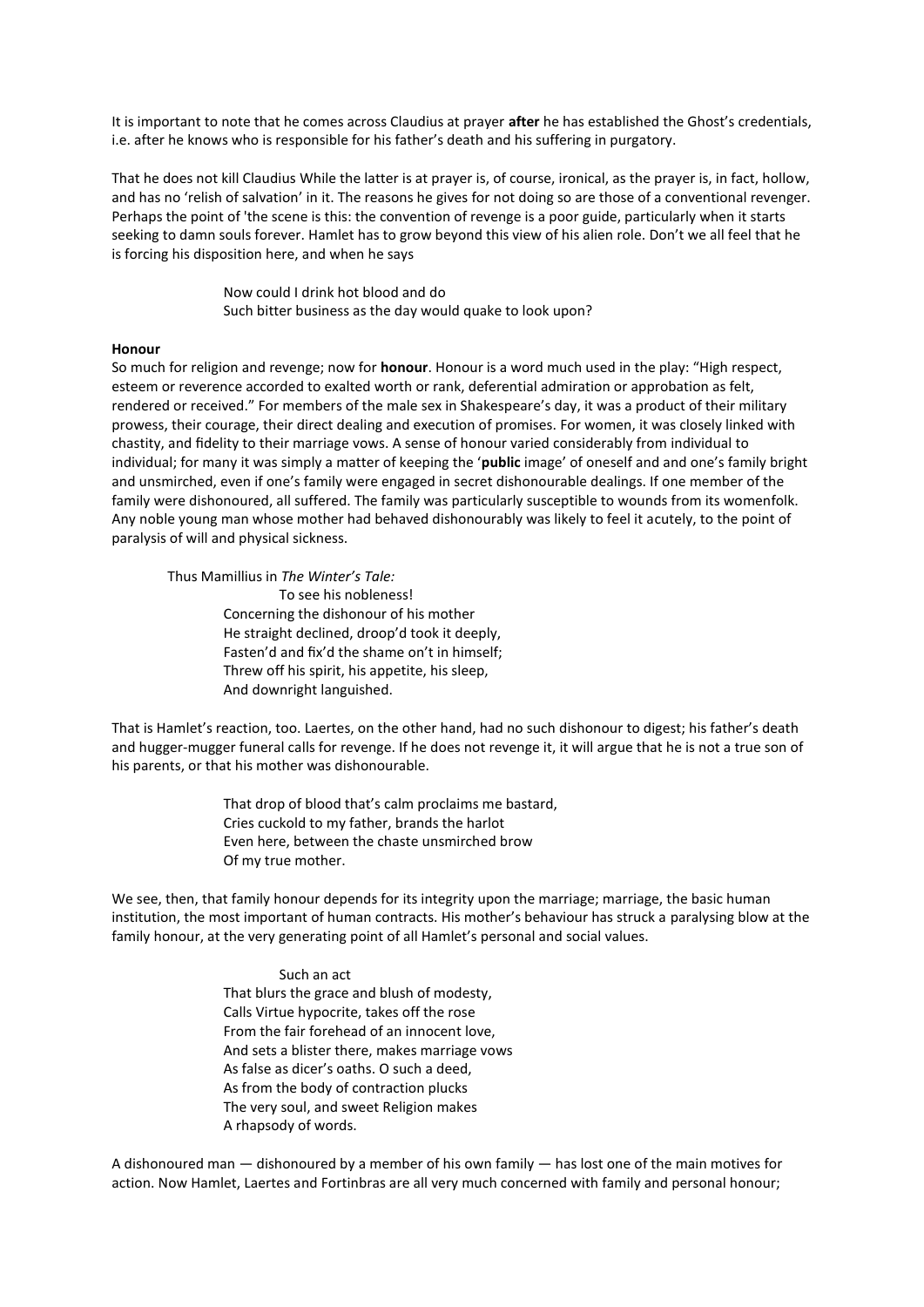with almost his last words Hamlet begs Horatio to report his cause aright, fearful of what a wounded **name** he might leave behind him. But unlike Laertes — his foil — he is concerned with honour before God, not as well as honour before men. Some of his difficulty springs from his concern for real honour, not the appearance of it. The King and the Queen have enough of the **appearance** to win the court; but it is a court of corrupt intrigue. ("There is something rotten in the state of Denmark.")

Shakespeare had, in previous plays, puzzled long and hard over this matter of honour; and it might help to think of *Henry IV p. 1* here. There is much in common between Hotspur and Laertes: both are given a speech impediment by Shakespeare; both are impulsive and violent and both explicitly non-religious, non-speculative: Prince Hal, on the other hand, has a. streak of speculation in him, and is confronted in the same way as Hamlet is by a rottenness in the state: in this case, his father an usurper, a king-killer, like Claudius. He has two temptations — to the hubris or romantic pride of Hotspur on the one hand, who is all 'blood' and no 'judgement' and the complete intellectual cynicism of Falstaff on the other: judgment divorced from blood. We see Hal move from his "Hamlet" phase to his "Fortinbras" phase in *Henry IV pt. i* and ii.

Far more searching an analysis of honour - male and female, will be found in *Troilus and Cressida*. It seems to me that Hamlet is a conflation of Troilus, Hector and Ulysses and Thorites! Young, passionate as Troilus; knightly and idealistic as Hector; intelligent as Ulysses, savage as Thorites.

We see what he **was** before his mother dishonoured him, through the eyes of Ophelia: the ideal Renaissance prince.

### **Kingship**

I think that one must not lose sight of the large **political** element in this play, if only because Shakespeare gives so much time to it. It is part of Hamlet's problem.

First, the Kingship is an elective one, within the limits of the royal family of **Hamlet**, i.e. the king is chosen by the nobles from the royal family, including the uncles, etc. It was, however, usual for the eldest son to succeed. Claudius' succession argues that he had won to his purposes not only the Queen, but the nobles and the court — while young Hamlet was safely away at university; he returned, we remember, for his father's funeral and his mother's wedding.

Now one of Hamlet's really attractive qualities is that he never thinks of the "honour" of being a king himself; he is, as his father was before him, concerned for the honour of the realm, of Denmark. He has a duty to purge its rottenness: and to do it in such a way that, when the bad king is removed, a better will succeed him. It is not enough simply to kill Claudius: he must replace him. His last words show this concern about the succession:

> But I do prophesy th' election lights On Fortinbras, he has my dying voice So tell him with the occurents more and less, Which have solicited. The rest is silence.

As Polonius points out, he is not a free agent. He is a prince. Conflicts within the royal family cannot be conducted as private vendettas, because the fate of the realm is involved. Neither in his love-making nor in his revenge is he free, as Laertes is.

Now Hamlet has to establish the guilt of the King - who is "innocent" and accepted by the court - if his revenge is to be acceptable. It is impossible for him merely to murder the king without having the means of persuading the court that he is justified: he might jeopardise his own succession, for one thing. Hence, in that court of intrigue, his need to swear his friends to secrecy, a move to which the ghost consents from the cellarage.

But why does he not raise a faction, a rebellion, like Laertes? Each has lost a father. But the circumstances differ. In one case, the ear of Denmark is abused, deceived, by a forged process of death. But only the ghost, Hamlet and Claudius know this; whereas, in the other case, everyone knows that Hamlet killed Polonius. The scandal is public.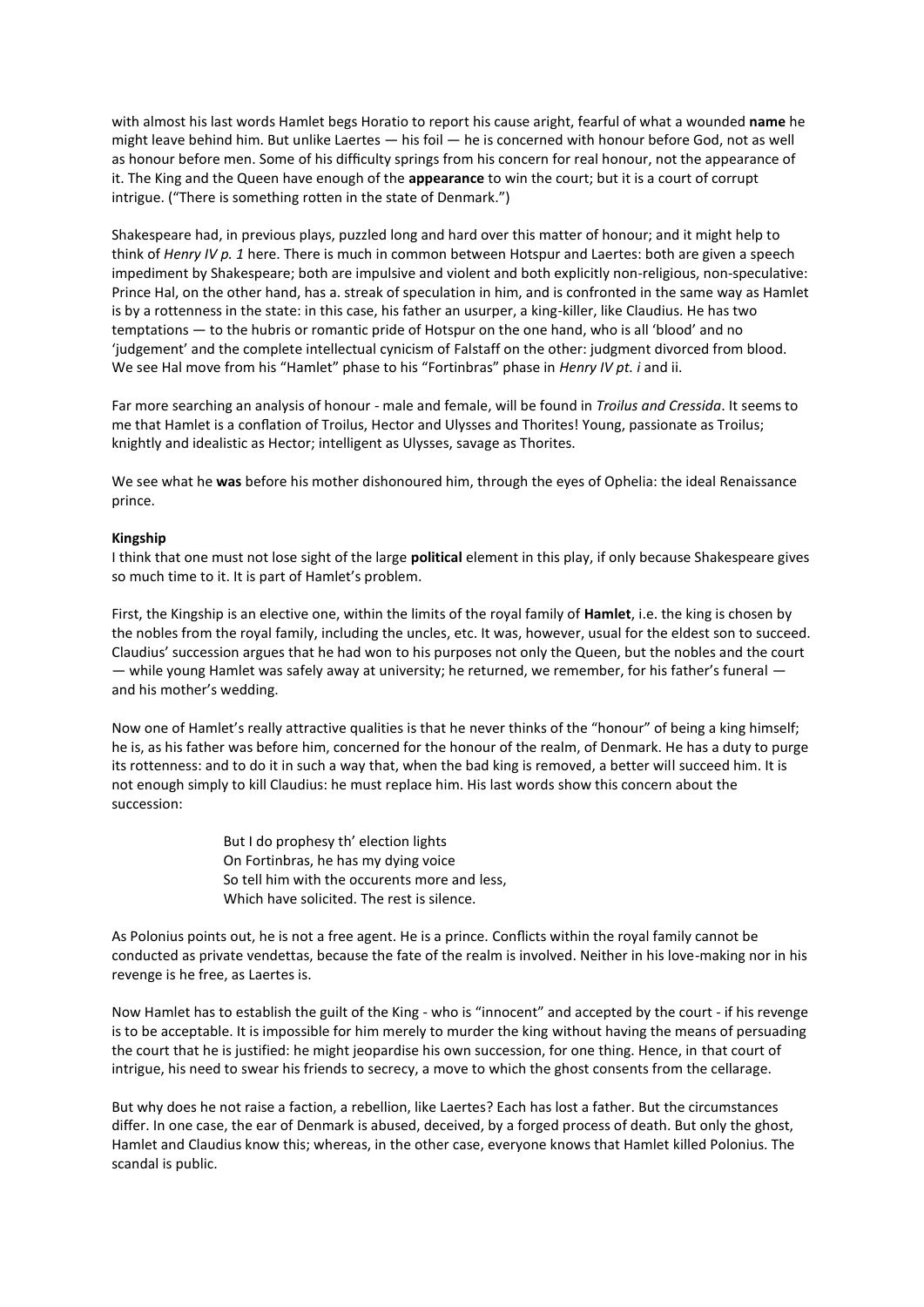Besides, a born prince, with the highest moral principles, would resort to open rebellion only as the very last resort.

Yet, when one has said all this - and one could say more - one has not explained the delay, because Hamlet himself does not accept the excuses we are so ingeniously providing for him. These things impose limitations on his strategy; they do not prohibit action. Apart from staging the play, what does Hamlet really do? The initiative is in the hands of the King, who loses it only briefly (during the play scene) and maintains it until Hamlet's return. Even then, Hamlet seems curiously ineffectual; and the final denouement in which justice is done, is deliberately designed to show that the initiative is still not Hamlet's. It is the King's — in one sense; in another, it is God's: A point to which, time permitting, we will return.

## **Character and motivation of Hamlet**

So much for preliminary skirmishing with background and plot. We now move to the fascinating centre of the play, the character and motivation of the Prince; and whenever I do this, I feel as uncomfortable as Guildenstern, who presumed to ask: "Good, my lord, what is the cause of your distemper?" He got as reply: "Why look you now, how unworthy a thing you make of me; you would play upon me, you would seem to know my steps. You would pluck out the heart of my mystery; you would sound me from my lowest note, to the top of my compass ... Why do you think that I am easier to be played upon, than a pipe?"

Let us look at the facts as they are given to us, bearing in mind the points I have made about family honour.

A highly intelligent, sensitive young man is away at university, reading widely, speculating upon Man and the Universe. By virtue of his birth he is in the public eye. He admires his father, by all evidence an exceptional man and an excellent king. He is looking ahead, responsibly, to the kingship. His mother seems ideally happy and affectionate. He has grown up in a good Christian home, and has had a very sound Catholic upbringing, which laid great stress on loyalty to marriage vows, on the sacrament of marriage, and which, among other things, thought that widows should not remarry, and positively forbade marriages between brothers-in-law and sisters-in-law, condemned them as incestuous. I think if we bear these simple facts in mind we will understand Hamlet better, and not accuse him of exaggerated sexual nausea, as some do.

This young man receives a message that his father has been killed by a serpent. He returns home for the funeral. He is, naturally, profoundly affected by the death of his father. But on top of that he has to watch with growing panic and despair, his mother "post with dexterity to incestuous sheets" — to marriage with his uncle Claudius, a smooth operator whom he has never liked anyway; he has found that, in his absence, the court has been won over by this man; that he himself is powerless, friendless, badly attended. His revulsion, his disillusionment, strike me as perfectly understandable, indeed, to be expected. And his desire to return to Wittenburg, to get away, is natural enough. But he is not permitted to return; he must stay and endure. Helplessness, revolt; despair, anger; — and a desire to escape — not merely to Wittenberg, but from a world suddenly rotten to the touch.

His first soliloquy shows him in a state of profound disturbance, of lack of inner poise, which results in rapid alterations of mood — between external world-weariness.

> How weary, stale, flat and unprofitable Seems to me all the uses of this world — and violent revolt and anger: . . . Why she, even she, (O Heaven! A beast that wants discourse of reason Would have mourn'd longer) married with mine uncle, My father's brother: but no more like my father Than I to Hercules. Within a month! Ere yet the salt of most unrighteous tears Had left the flushing of her galled eyes, She married

and then back again to the helplessness of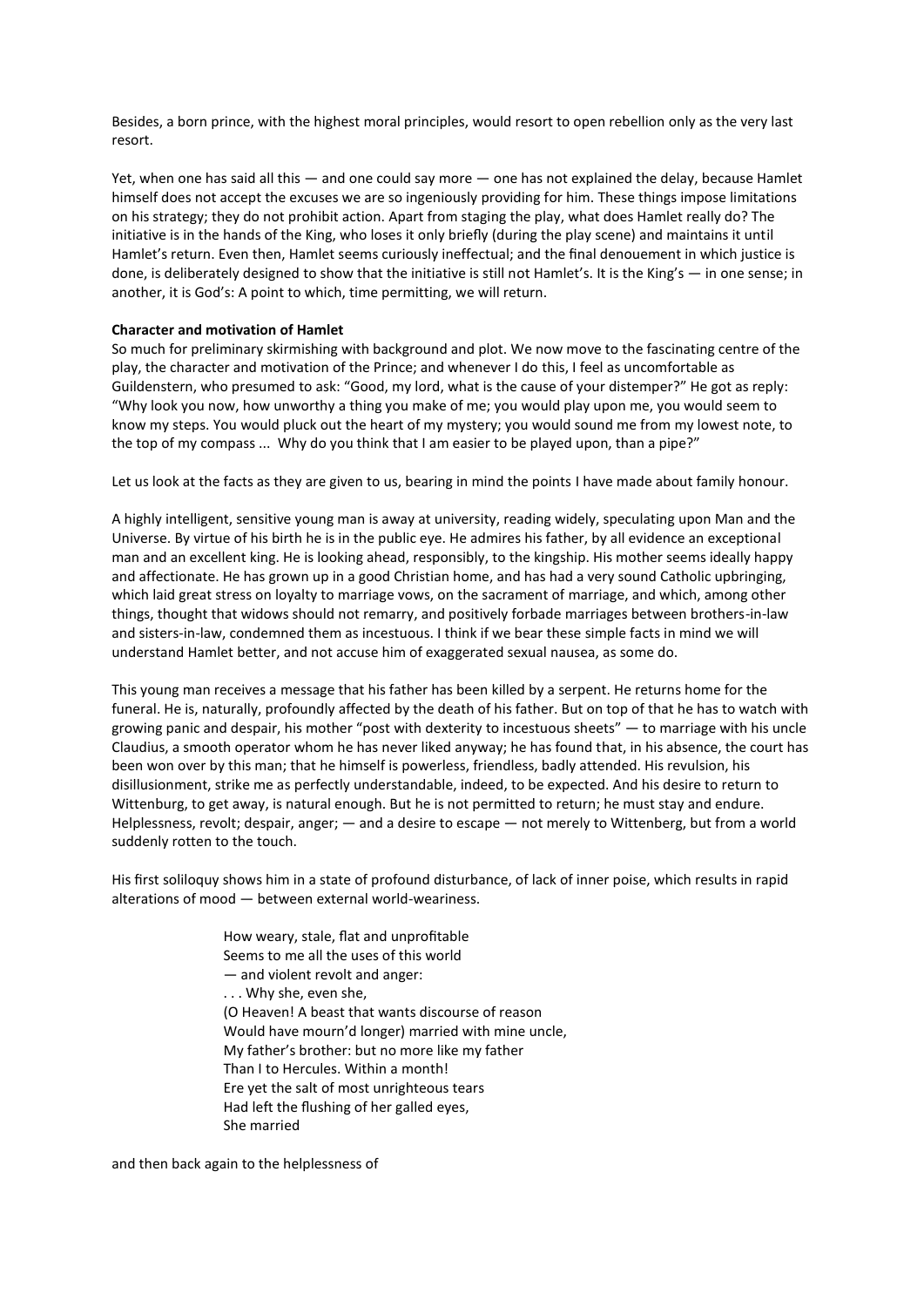But break, my heart, for I must hold my tongue.

This pattern of violent fluctuations of mood is important.

Yet shaken, as he is, he has got more coming to him. Not only has he to see his father's ghost in arms, but he has to hear that affairs are far, far more corrupt and demanding than he suspected:

His father has been murdered — poisoned.

His father is suffering  $-$  in fires, in purgatory.

His father demands justice — but in terms which make it quite clear that the justice must be done not merely as a family duty, but a duty to the kingdom of Denmark. And that, for good biblical reasons, Hamlet must not harm his mother: (Honour thy father and thy mother, that thy days may be long.)

Nor let thy soul contrive Against thy mother aught; leave her to heaven, And to those thorns that in her bosom lodge, To prick and sting her.

The effect of this is to push Hamlet into hysteria, brilliantly portrayed, I think —something which he may later control, but which is just below the surface, likely to erupt in savage verbal attacks (such as that on Ophelia) or manic outbursts of mirth (such as that after the play has 'caught' the conscience of the King).

Now no man in this state can understand himself; nor is he sufficiently in command of himself to control or plan rationally and coolly. He is passion's slave. He is so preoccupied with the abyss of evil, the vision of corruption, that all other concerns strike him as irrelevant. I am not in the least surprised that he does nothing.

To put his problem another way: He has been commanded to revenge his father: to act according to the Old Law: an eye for an eye and a tooth for a tooth. But justice of this sort has, at this stage, in this state, no hold over him. He is beyond that category. To kill Claudius will not restore his dead father to life, nor release him from purgatory; nor will it restore his mother's innocence, nor close the abyss which yawns, sickening, at his feet. In other words, Hamlet is obsessed with 'sin' not 'crime'. A mere crime — a murder — can be expiated by law, even, perhaps, by the rough justice of revenge. But sin, and the sense of it, is peculiarly personal, and Hamlet cannot cope with it, cannot digest it, cannot live with it - in his family, in Ophelia, in Denmark, in "the corrupted currents of this world" — or in himself.

How can justice of this 'tit-for-tat' kind be taken seriously when the whole world has suddenly become a sterile promontory, an unweeded garden, a prison? And it is his mother's behaviour which turned the world into that — his father's murder is simply additional evidence of the horror of reality. I simply do not agree that the Oedipus complex is necessary to explain his delay. His prime occupation is his mother's guilt, and there is nothing abnormal in that. He will not be fit for action till he gets over it. A man who is teetering on the brink of Hell, is likely to be obsessed with that, and simply not capable of practicalities of politics, intrigue, the precise how and when of an extremely difficult political assassination.

One of the acknowledged psycho-somatic symptoms of certain types of disorder is a feeling of divorce between mind and body. The body is a 'machine' to such people, as it is for Hamlet. The intense spiritual drama results in an utter physical carelessness and lassitude. One is mentally aware of the world, but withdrawn from it. One makes efforts to establish contact, to get back in the swim, but with very limited success — particularly if your erst-while friends are quislings.

> I have of late, but wherefore I know not, lost all my mirth, forgone any custom of exercise, and indeed, it goes so heavily with my disposition, that this goodly frame the earth, look you, seems to me a sterile promontory . . .

Such people cannot act until body and soul function together  $-$  or, to take an important antithesis from the play itself —until 'blood' and 'judgment' are properly 'commingled' once more.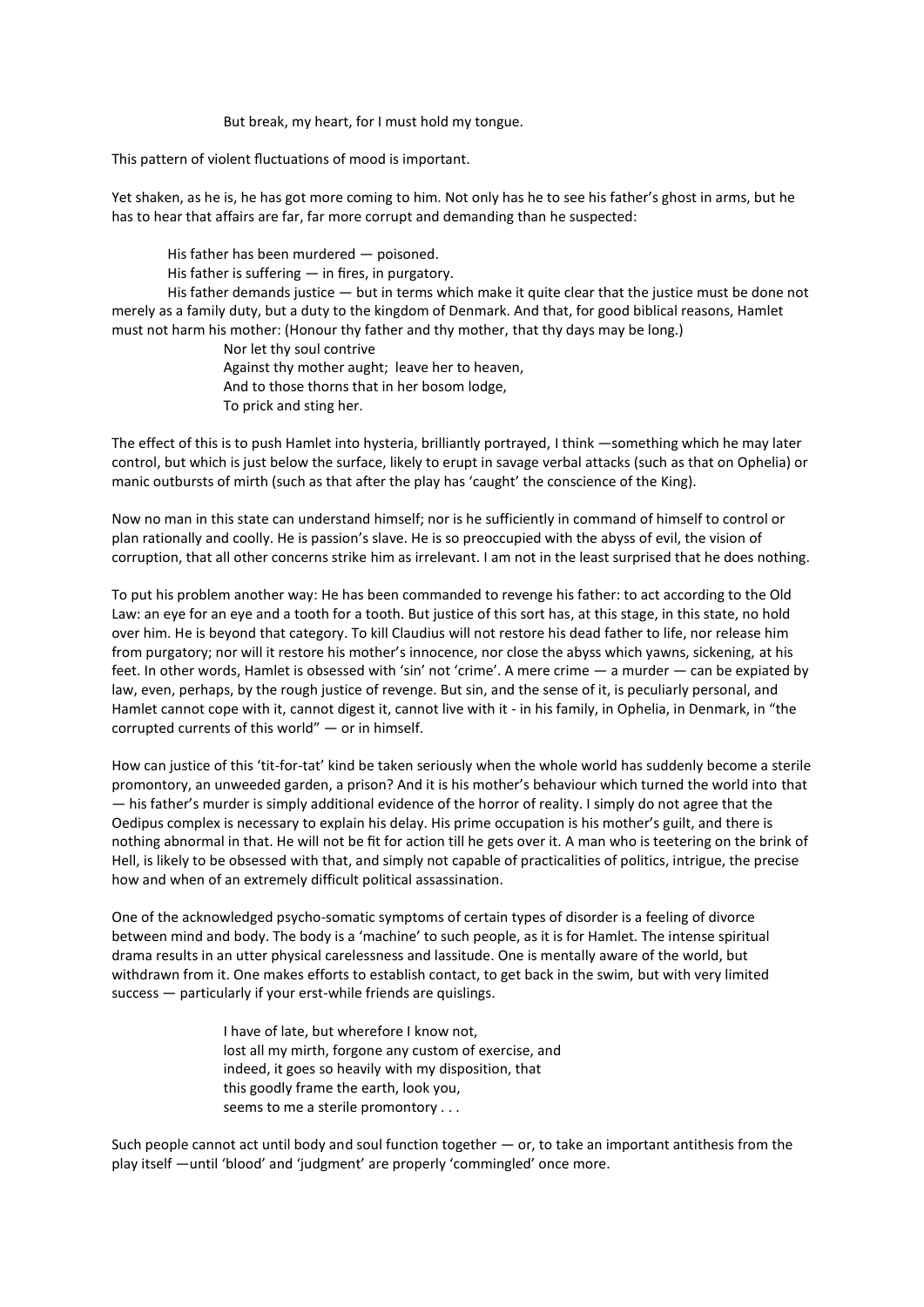What we watch in Hamlet, it seems to me, after the play scene, is a restoration of the balance between blood and judgment; the violent hypocritical alternations between lassitude on the one hand, and desperate verbal activity on the other, become less and less violent. He gradually gets back on to an even keel, and he goes to the duel all of a piece, poised, charming, courteous, aware — and **ready.**

To trace this progressive restoration in detail would take too long: but I shall throw out certain hints, which you should test against your own reading of the play.

### **Stage in recovery**

Some of the 'stages in his recovery are:

Firstly, his talk with Horatio — he makes contact, effective contact. with a good man. He trusts him, and together they move against the King, and to establish the ghost's credentials.

Secondly, the success of the ruse gives him great confidence: his hostility to the King becomes open, he no longer hides his contempt for Rosencrantz and Guildenstern.

Thirdly, most important — he has it out, as we say, with his mother. For the first time since his father's death, mother and son meet in private and have a 'heart to heart'. This is, in many ways, the psychological turning point of the play. If we read it with care, I think we will detect the enormous relief he gets out of it. He certainly does speak daggers at her. But in the process he reveals the real cause of his melancholy, which she has long suspected — "the o'er' hasty marriage." That is one aspect of his catharsis here.

But we must notice:

- $\bullet$  That he did not arrange the interview  $-$  he has obeyed the ghost  $-$  not contrived anything against her.
- That his **real** concern is not simply the smirching of her social image, her public honour, but her sin: she is

. . . steeped in corruption, Honeying and making love over the nasty sty.

She is guilty of bestial lust:

You cannot call it love; for at your age The heyday in the **blood** is tame, it's humble And waits upon the **judgement** —

And the Queen responds satisfactorily to his assault upon her conscience; he is successful here too:

O Hamlet, speak no more, Thou turnst mine eyes into my very soul And there I see such black and grained spots As will not leave this tinct.

But by now Hamlet has got into one of his manic verbal syndromes, and rages against her husband, the murderer, the usurper, revealing to the Queen the full horror of her position as his **wife**:

| The ghost enters: |                                             |
|-------------------|---------------------------------------------|
|                   | Do you come your tardy son to chide         |
|                   | That lapsed in time and passion, lets go by |
|                   | The important acting of your dread command? |
| Ghost:            | This visitation                             |
|                   | Is but to whet thy almost blunted purpose   |
|                   | But look, amazement in thy mother sits;     |
|                   | O step between her and her flying soul -    |
|                   | Conceit in weakest bodies, strongest works. |
|                   | Speak to her, Hamlet.                       |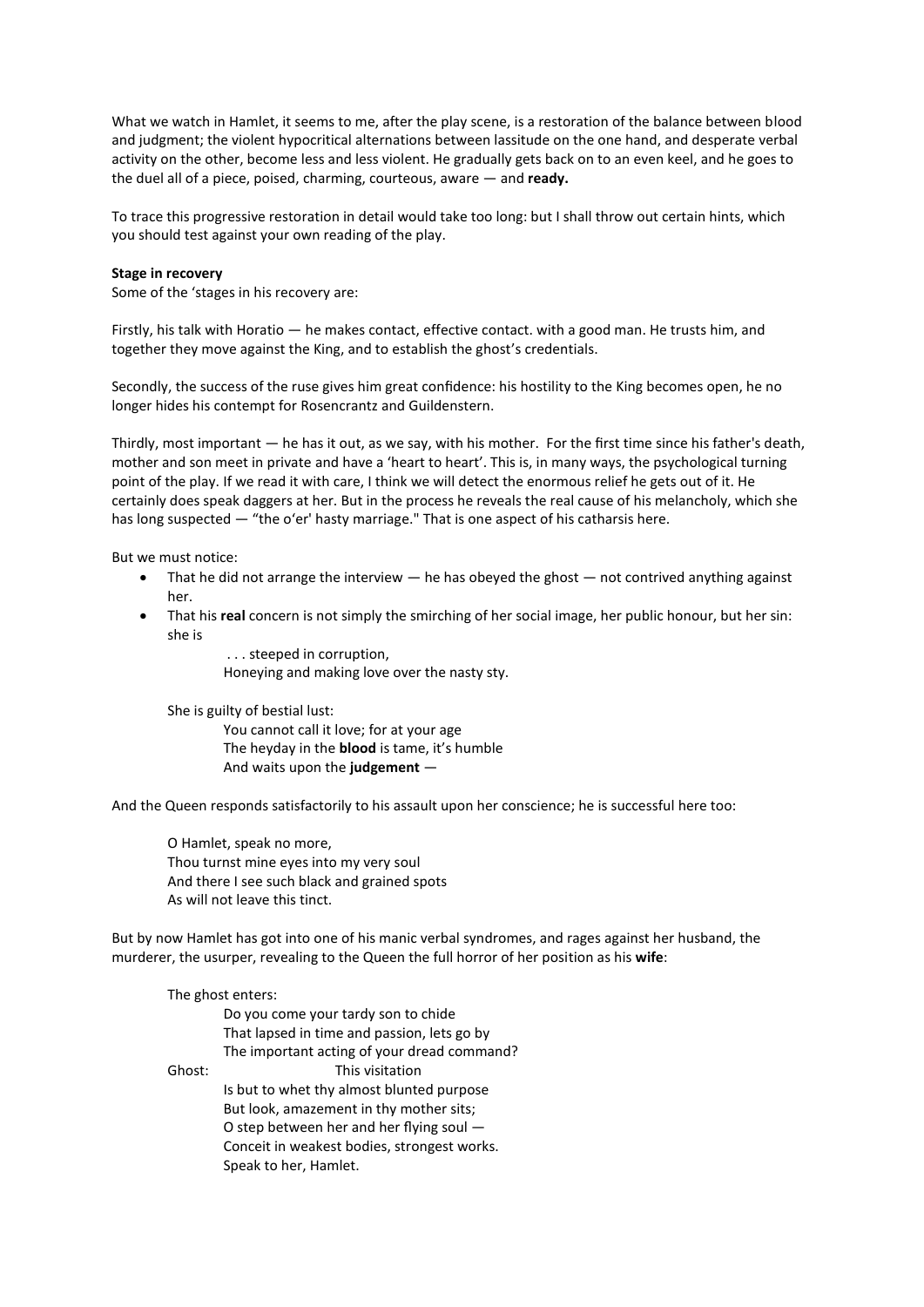And what does he say to her? He gives her good Christian advice: 'Confess yourself to Heaven'. This is the only machinery known to him to deal with sin as distinct from crime, the only way to get to the root of evil—the 'rank corruption mining all within'. He also advises her to have nothing to do with the 'bloat King'.

This scene ends with Hamlet and his mother having made real contact — the old 'empathy' is back; and the son has established some sort of moral ascendancy over her. In terms of mere plot Hamlet has suffered a reverse — by killing Polonius: in terms of his inner life, he has won a considerable victory. After this we have little savagery directed at women and sex; he has dealt with her, done all he can to redeem this fallen woman; he is, through his Christian faith, coming to terms with this aspect of man's fallen state.

In this scene too, we see that he is capable of precipitate action. In the hope that the voice behind the curtain is the King's, he stabs Polonius.

He is now sent into exile; and on his way he sees the army of Fortinbras. In this famous soliloquy there is no talk of suicide, no world weariness, no 'sterile promontory' talk, but all his energy now is given to attacking not the world, but himself for his inaction; and he is now concerned not with the honour of his mother and the opposite sex in general, but honour as a princely virtue, his own in particular. The last sentence of the soliloquy reads,

> O from this time forth **My thoughts** be **bloody**, or be nothing worth.

He does not mean this as we usually take it. This line must be read together with:

The native hue of resolution (red-blood) Is sickled o'er with a pale **cast of thought**, and with: Yea, this solidity and compound mass With tristful visage as against the doom, Is **thought sick** at the **act.**

"My thoughts be bloody" reveals a desire to re-integrate the two divorced portions of his being — body and soul - blood and judgment — so that they will act in unison.

This is, significantly, his last soliloquy. The account he gives of his behaviour on board the ship is of a man acting with decision in a curious way, almost by instinct. This is so unusual in himself, that he calls it "indiscretion".

When we see him again, in the graveyard scene, he is a changed man. He has already written a bold, aggressive letter to the King and made contact with his ally, Horatio.

He now considers the pathos, not the corruption of human life; or rather, the corruption viewed with irony and compassion, not despair and revolt. The note of bitterness has gone. Death puts paid to hypocrisy and vanity.

One can assess the change by imagining the Hamlet of Act 1, sc. i, in the graveyard. Imagine the taut, charged, hysterical verse he would have spoken — as compared with this subtle, easy, conversational prose, It marks a further turning outward: a feeling for the suffering of others, a general compassion for humanity in its folly from poor Yorick, to Caesar and Alexander; and a detachment from this world and its pretensions.

But the funeral of Ophelia administers a cruel shock. Remember, this is the first he hears of her death. The scene is important for two reasons:

- 1. 'This is I, Hamlet, the Dane.' He knows who he is; he is at one with himself; and the sentence is a direct challenge to Claudius.
- 2. He leaps into the grave after Laertes:
	- I loved Ophelia, forty thousand brothers Could not (with all their quantity of love) Make up my sum.